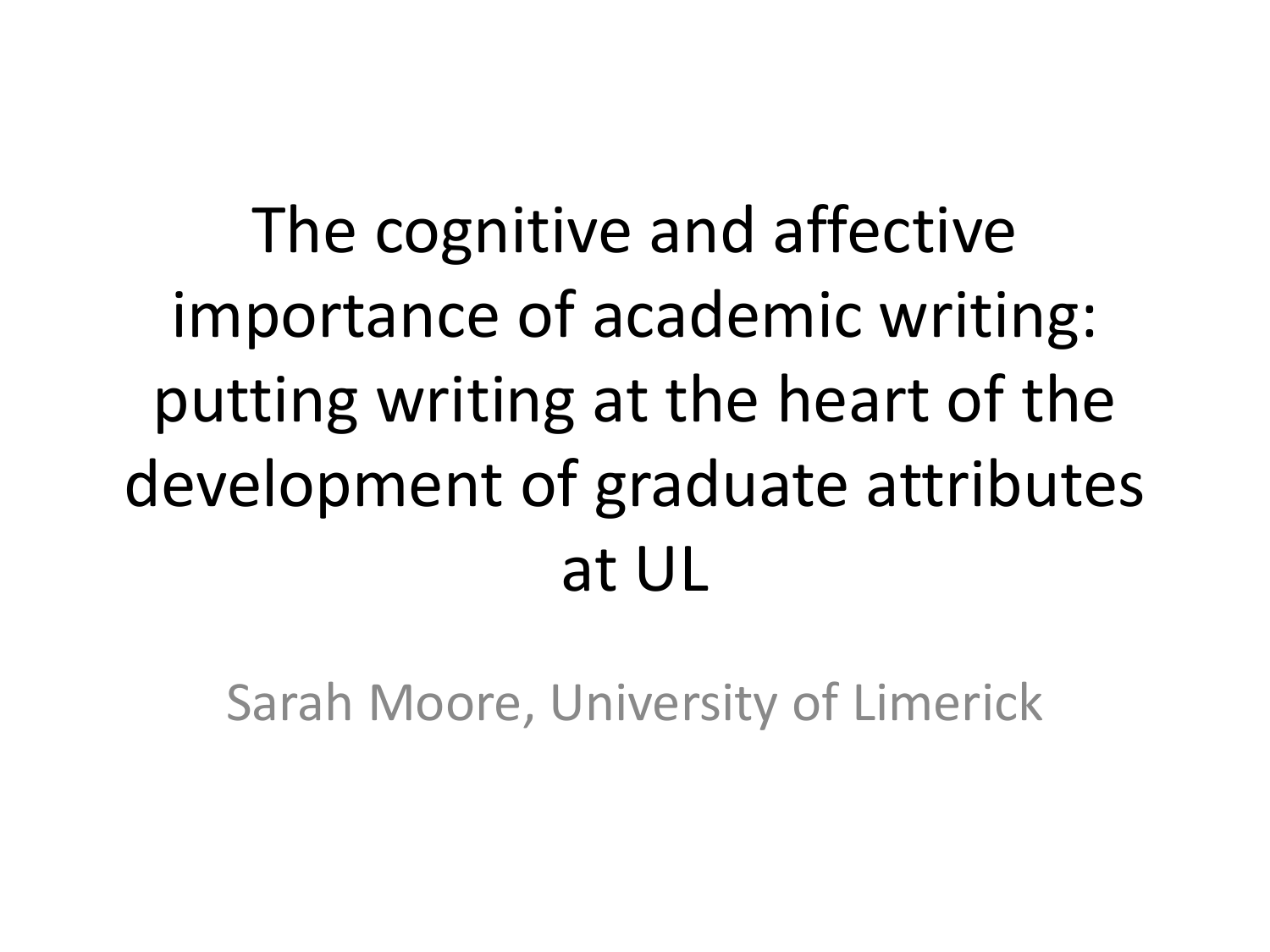#### A brief exercise

- Focus on what you are good at:
- A) spend 1 minute thinking about the things you consider yourself to be good at
- B) spend 2 minutes 'freewriting' on this topic brief rules of freewriting: write in full sentences without stopping or editing; private, no-one has to know what you have written, don't worry about spelling or grammar, just keep writing as ideas come into your head;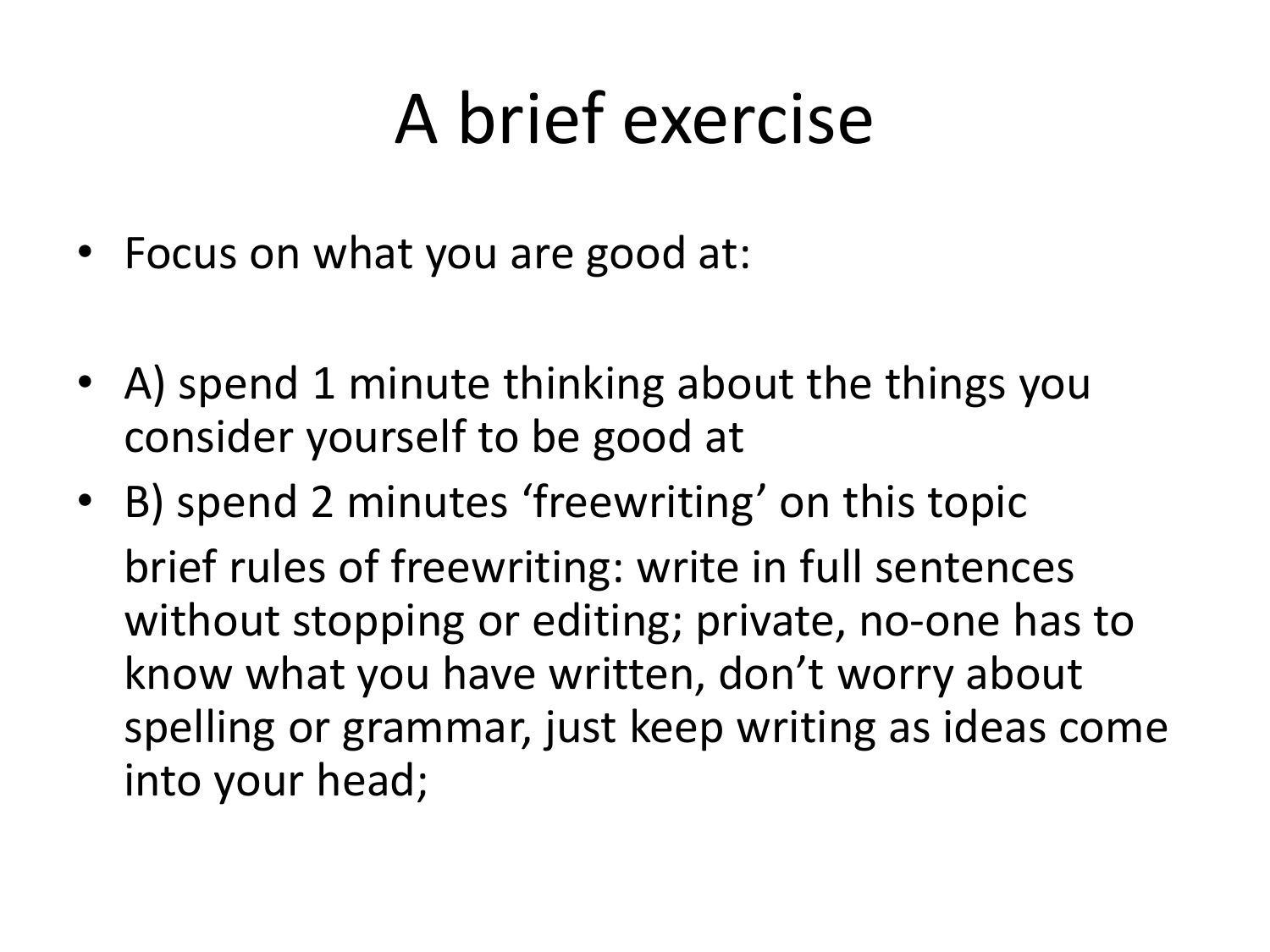## Final piece of the exercise

• Now spend 2 minutes generating a piece of writing that you would be prepared to show to others on the same topic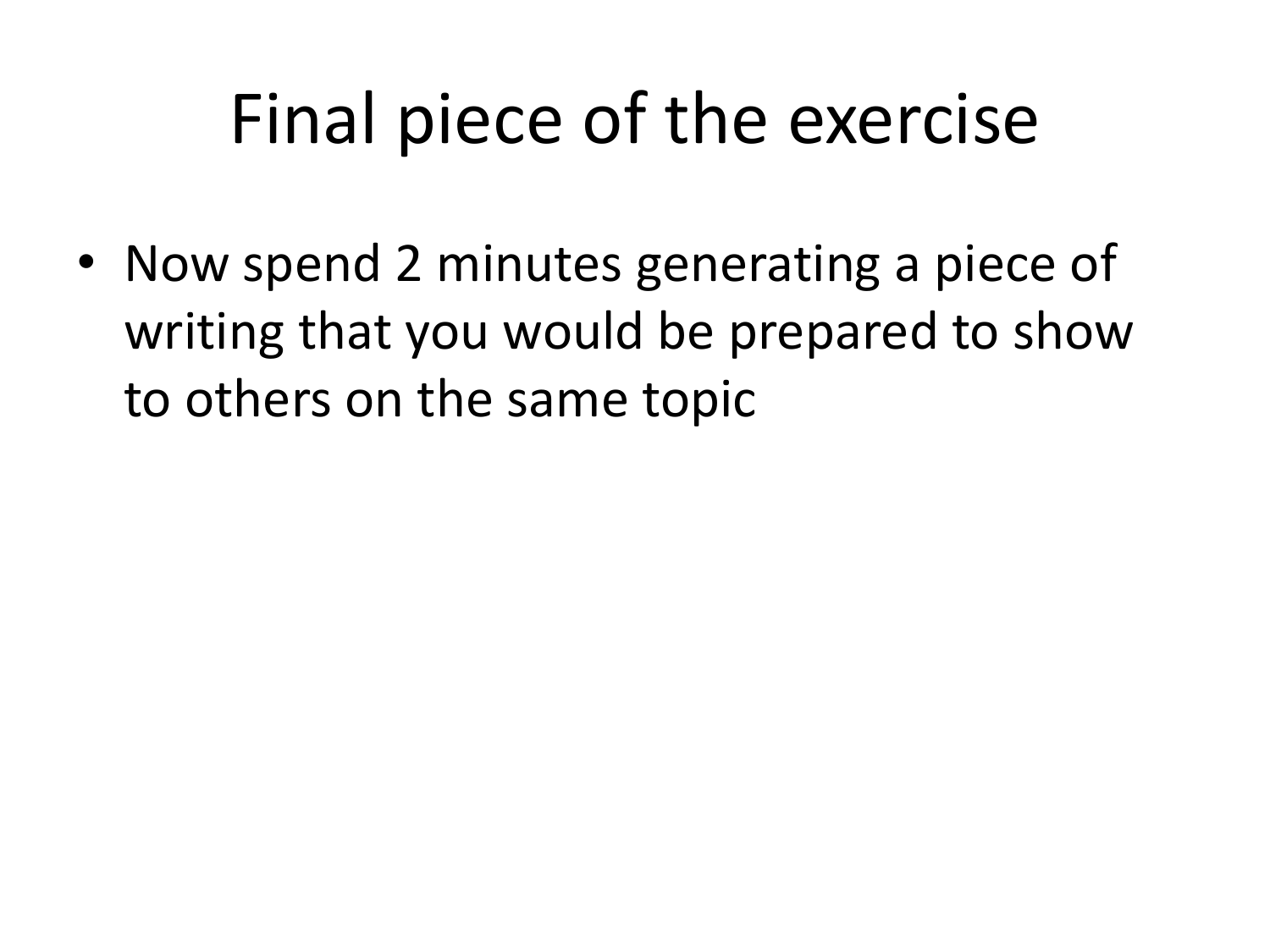# Learning functions of writing

- transactional, for communicating information;
- poetic, for creating beautiful objects;
- expressive, for exploring and reflecting upon ideas
- Generative and attentive writing *is* attention, and attention in education is the new information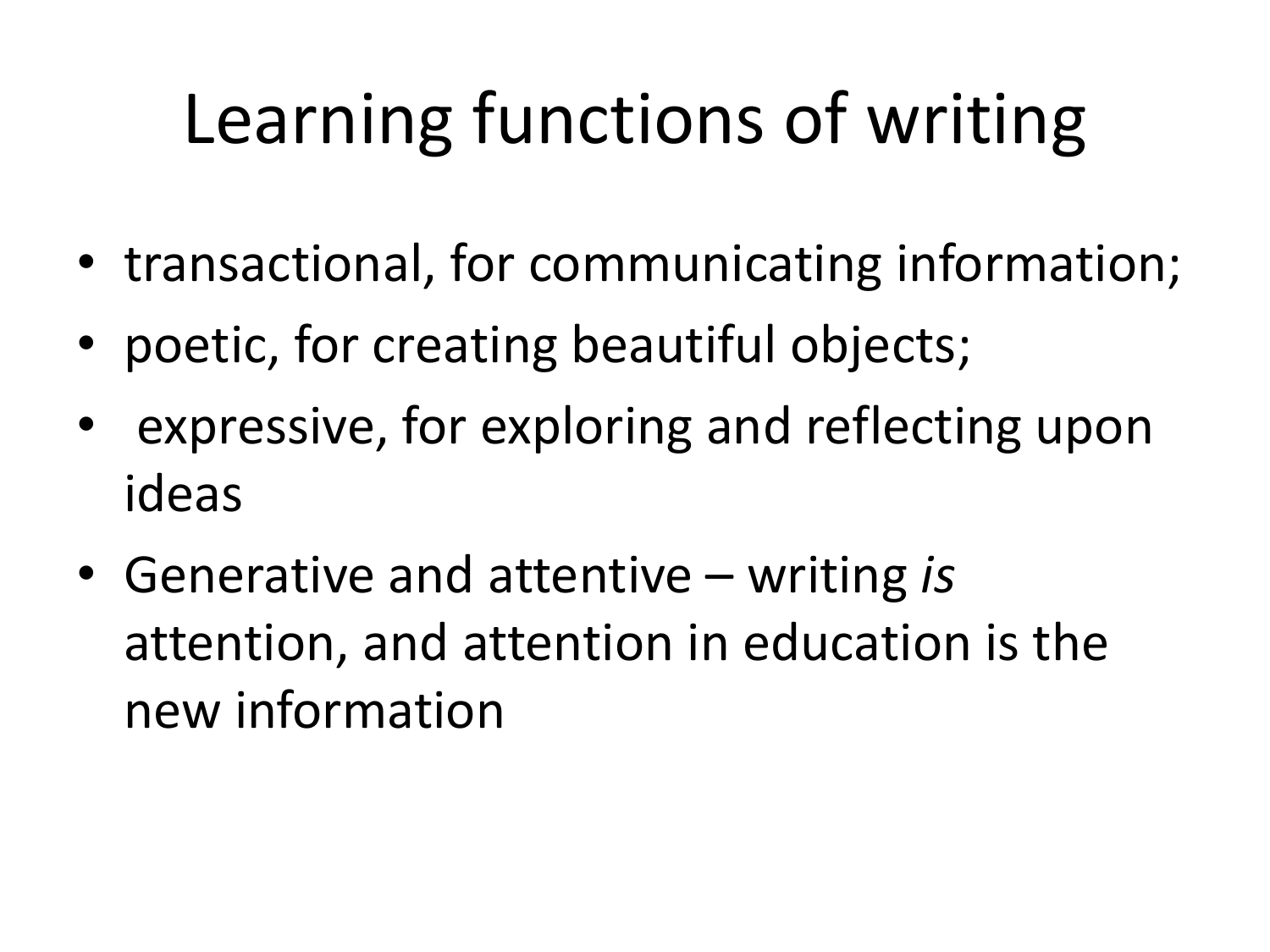#### Writing as a positive, developmental process

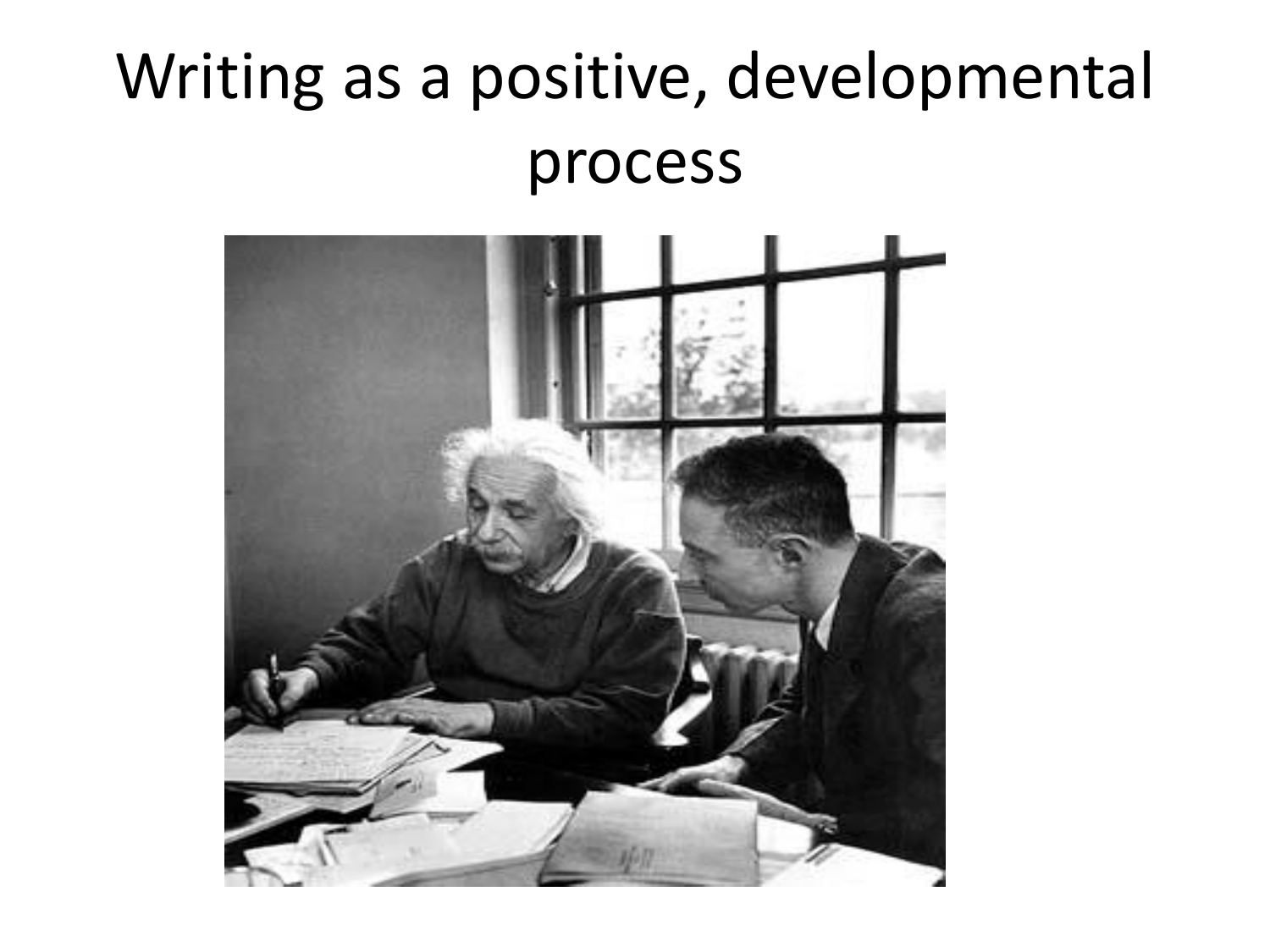• 'unless the losses to learners of not writing are compellingly described and substantiated… writing itself as a central academic process may not long endure'

– Janet Emig – writing as learning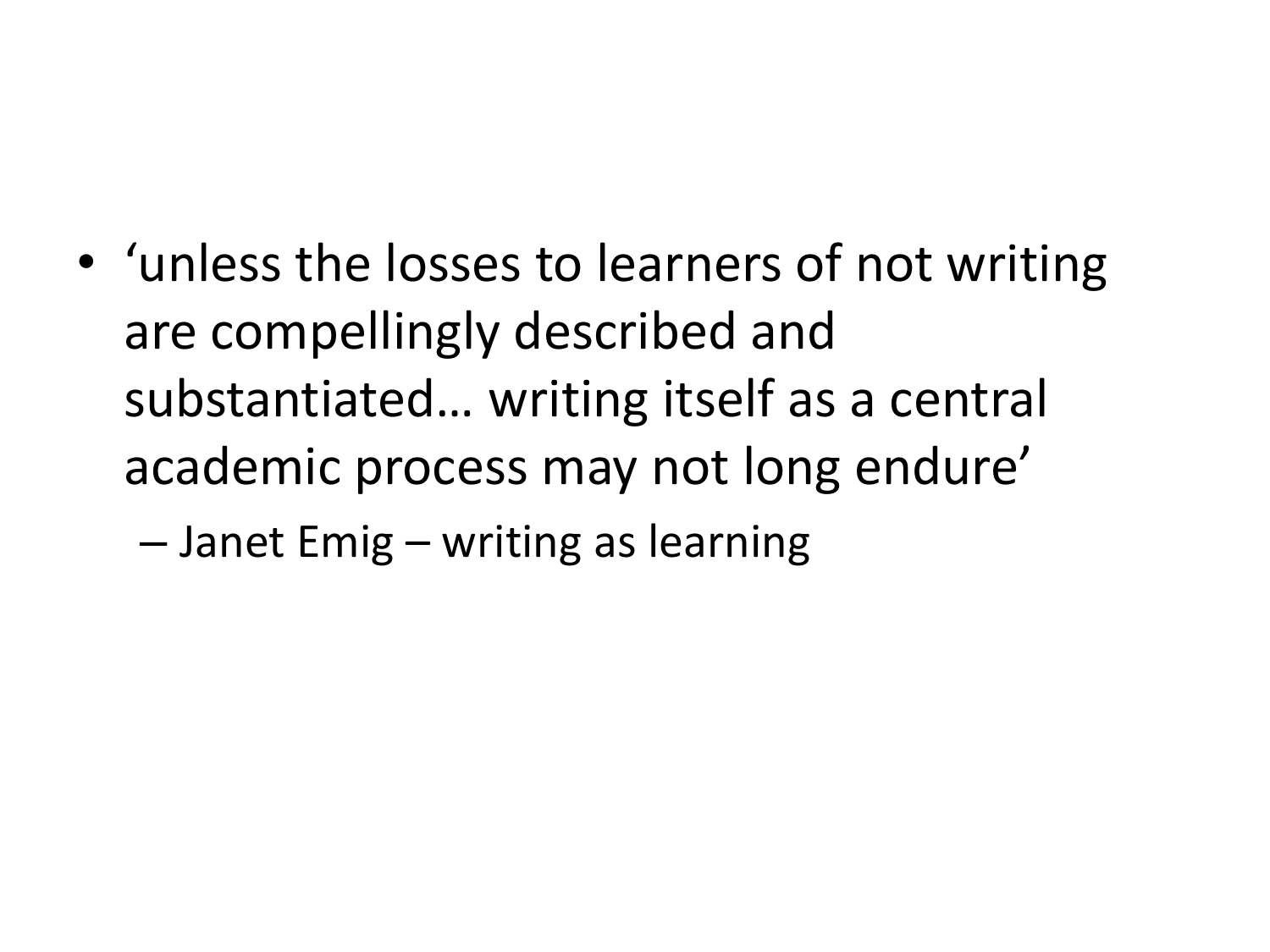# The process of writing

- Prewriting and planning
- Composing
- Redrafting at structural and conceptual level
- Redrafting at sentence and grammatical level
- Editing
- Finalising and release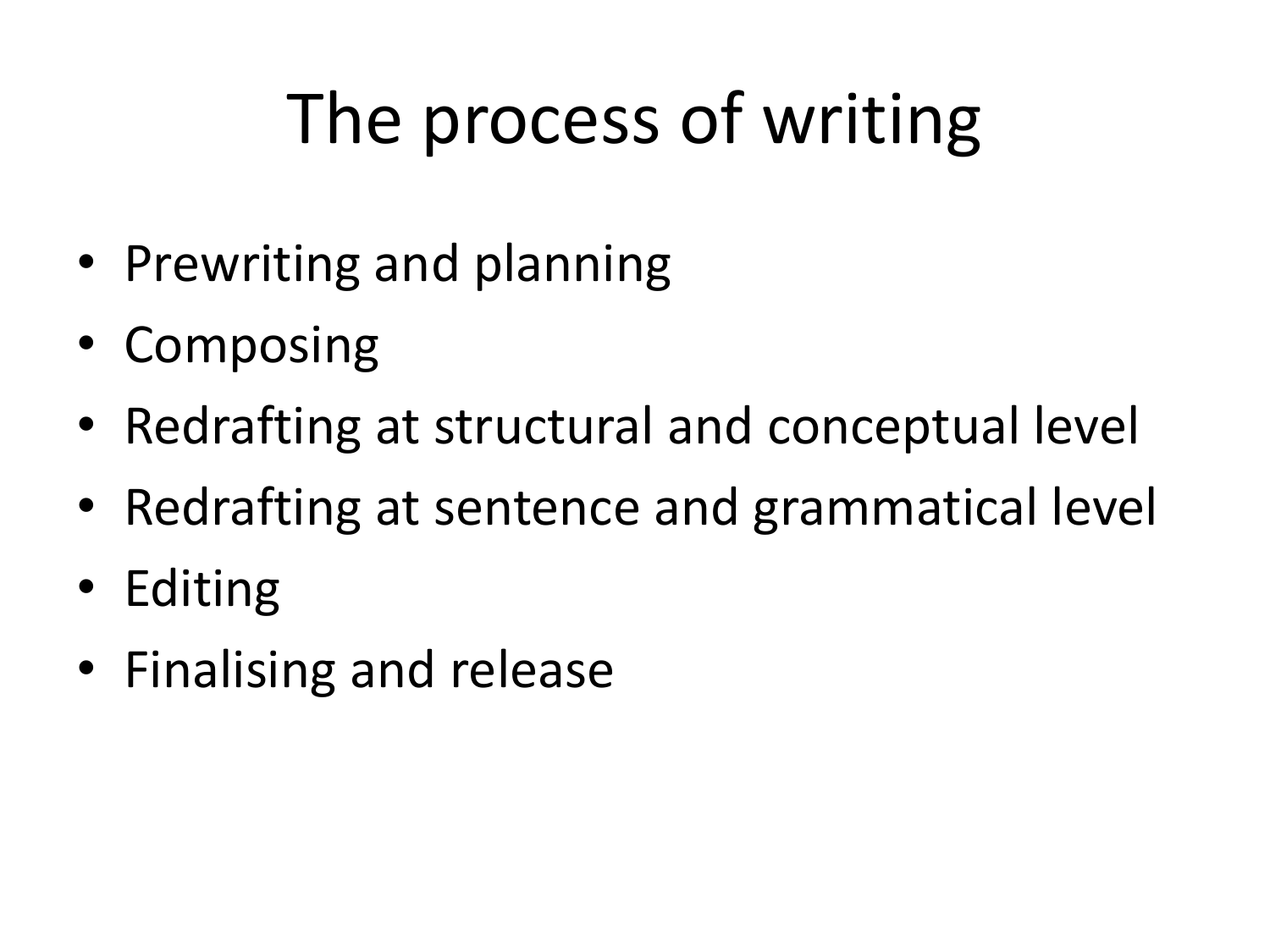## The Cognitive Skills Developed by Writing

- Planning ideas PROBLEM SOLVING, MANAGING COGNITIVE LOADS
	- Generating concepts, organising them and setting goals to be achieved
- Translating ideas into text LANGUAGE USE, VERBAL ABILITY, CONCRETE LANGUAGE, RAPID ACCESS
	- Turning semi-formed, misty ideas into something concrete that can eventually be understood by others.
	- Establishing coherence creating meaning, imposing structure, sequencing
- Reviewing ideas and text CRITICAL THINKING, AWARENESS OF READERSHIP
	- Detecting faults at structural and sentence levels, fundamental principles, shades and nuances of meaning, faulty logic, errors of fact, inconsistencies, tone, degree of complexity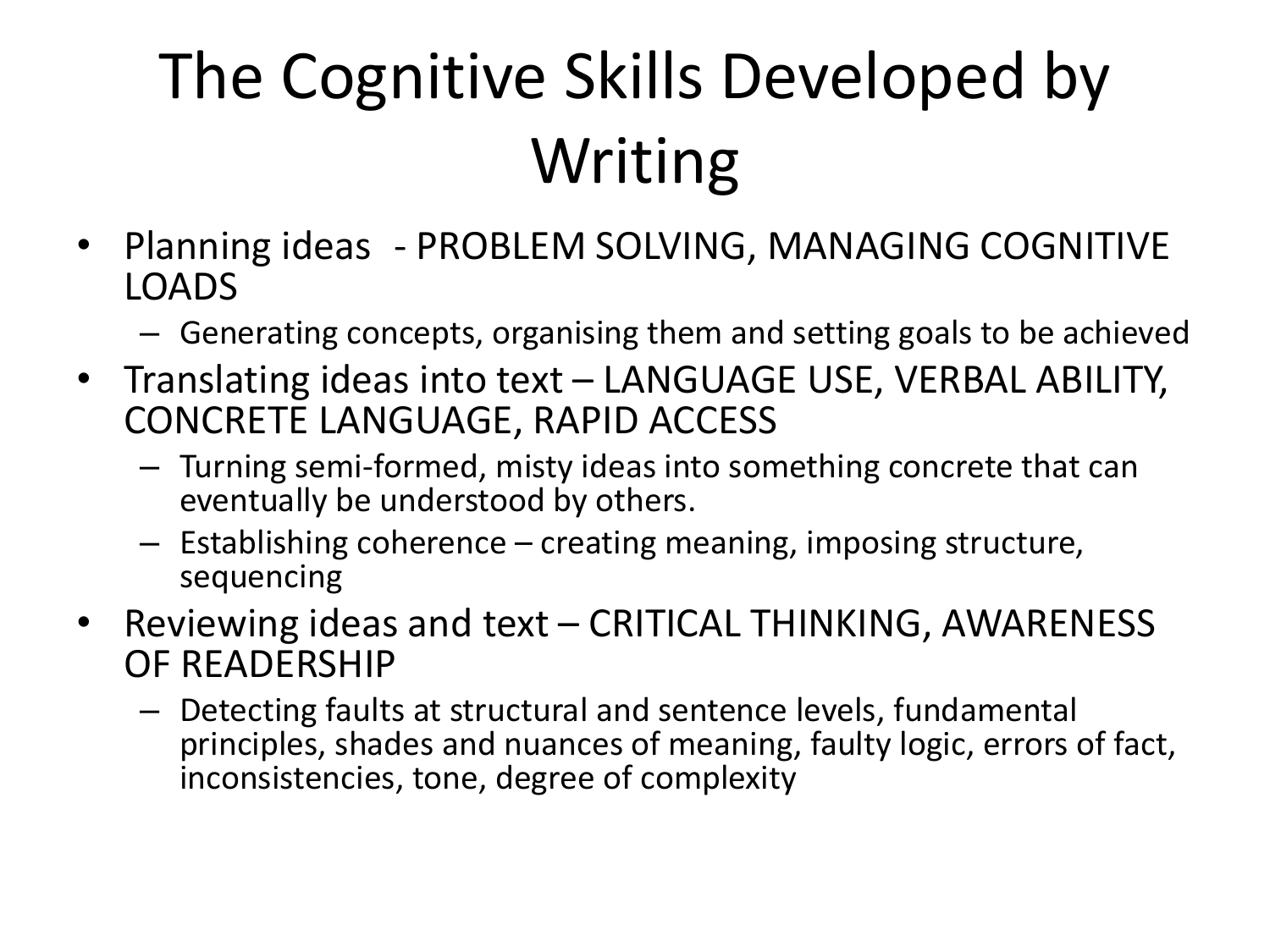## The Emotional and Attitudinal Skills Developed by writing

- Creating 'flow' states for optimal performance concentration, motivation
- Setting up schedules, rituals and managing time protecting time and space (Trollope, King, Dickens)
- Overcoming block overcoming the intense negative and ambiguous feelings that often accompany the early stages of writing a text
- Reflection and sitting still
- Using imagination and intuition
- Showing, not telling
- Boundaries –deciding what writing is about and not about, decision making
- Challenging, not settling into comfort zone of repetition
- Finding and speaking in one's own voice, confidence, self-esteem, courage
- Persistence and commitment to excellence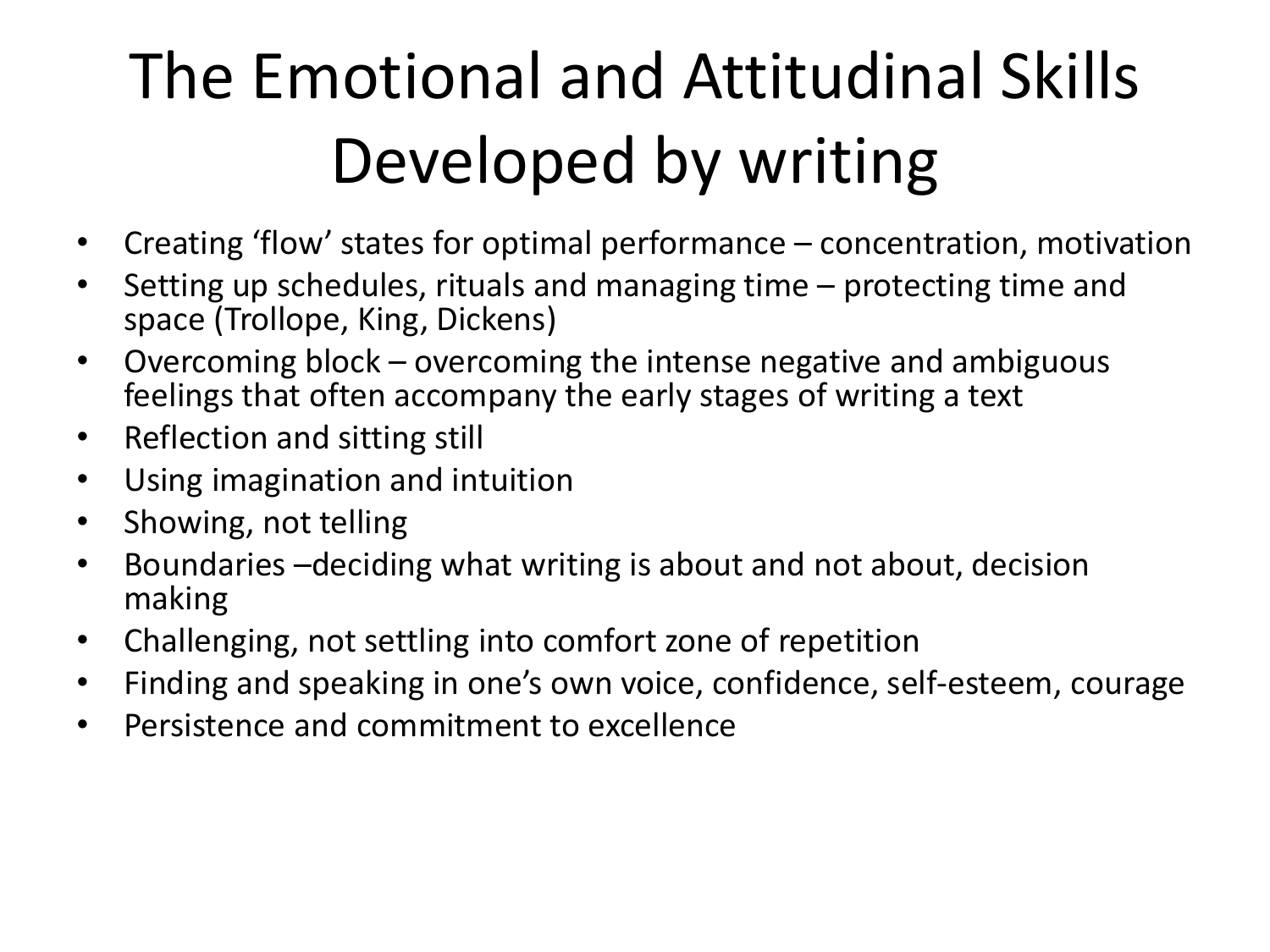#### The role of journaling and personal writing

- Feeling about thinking
- Thinking about feeling
- Eg thinking about a traumatic event = brooding
- Writing about a traumatic event = processing
- Thinking about a delightful event = relishing
- Writing about a delightful event = deconstructing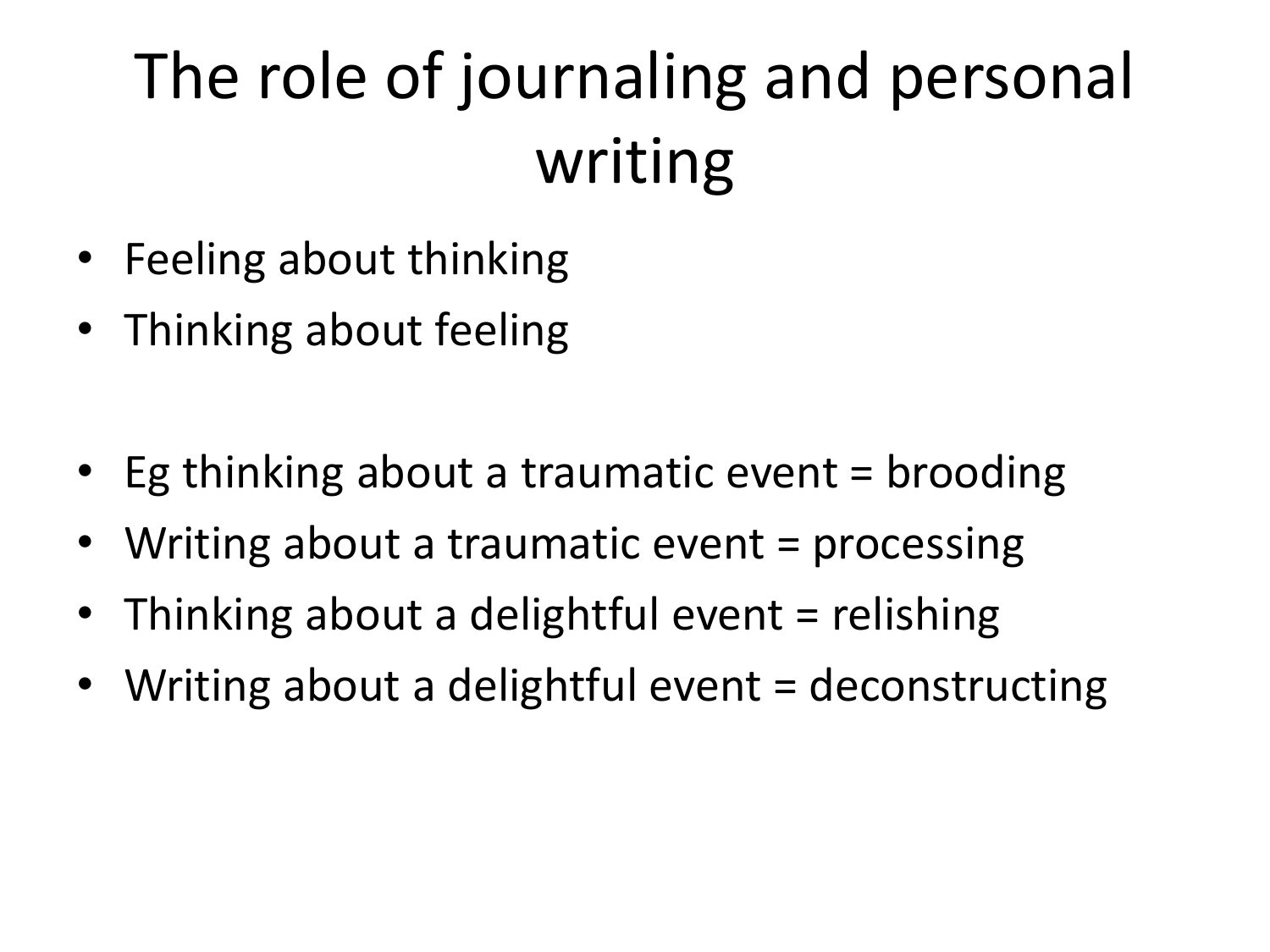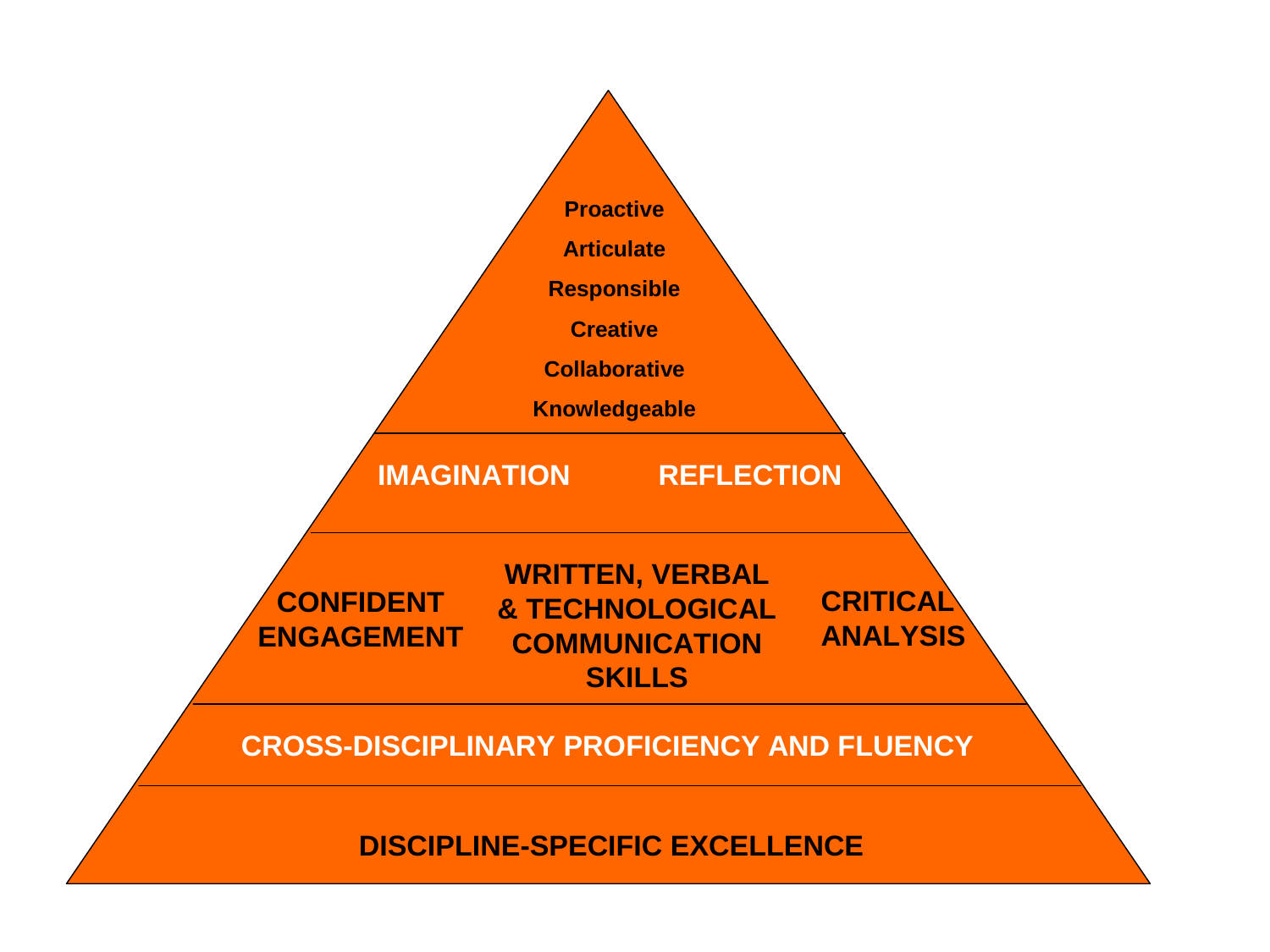## Writing has the potential to unlock engagement and attention

- **Our primary and strongest relationship with language is through speaking**
	- Exploiting the natural fluent ability to speak in developing writing and thinking, is a useful thing to do
- **The same words cause different things to happen in different minds**
	- It's almost impossible to give writing a single grade. Utilise as much for formative voice finding as for summative grade giving
- **It pays to get students to take writing seriously**
- **People feel personally very strongly about writing**
	- It can be an access point to strong engagement, attention and motivation
- **A learner's sense of audience has a big effect on their writing**
	- Ignore audience to get ideas straight and nurtures
	- Pay attention to audience to construct, articulate and make robust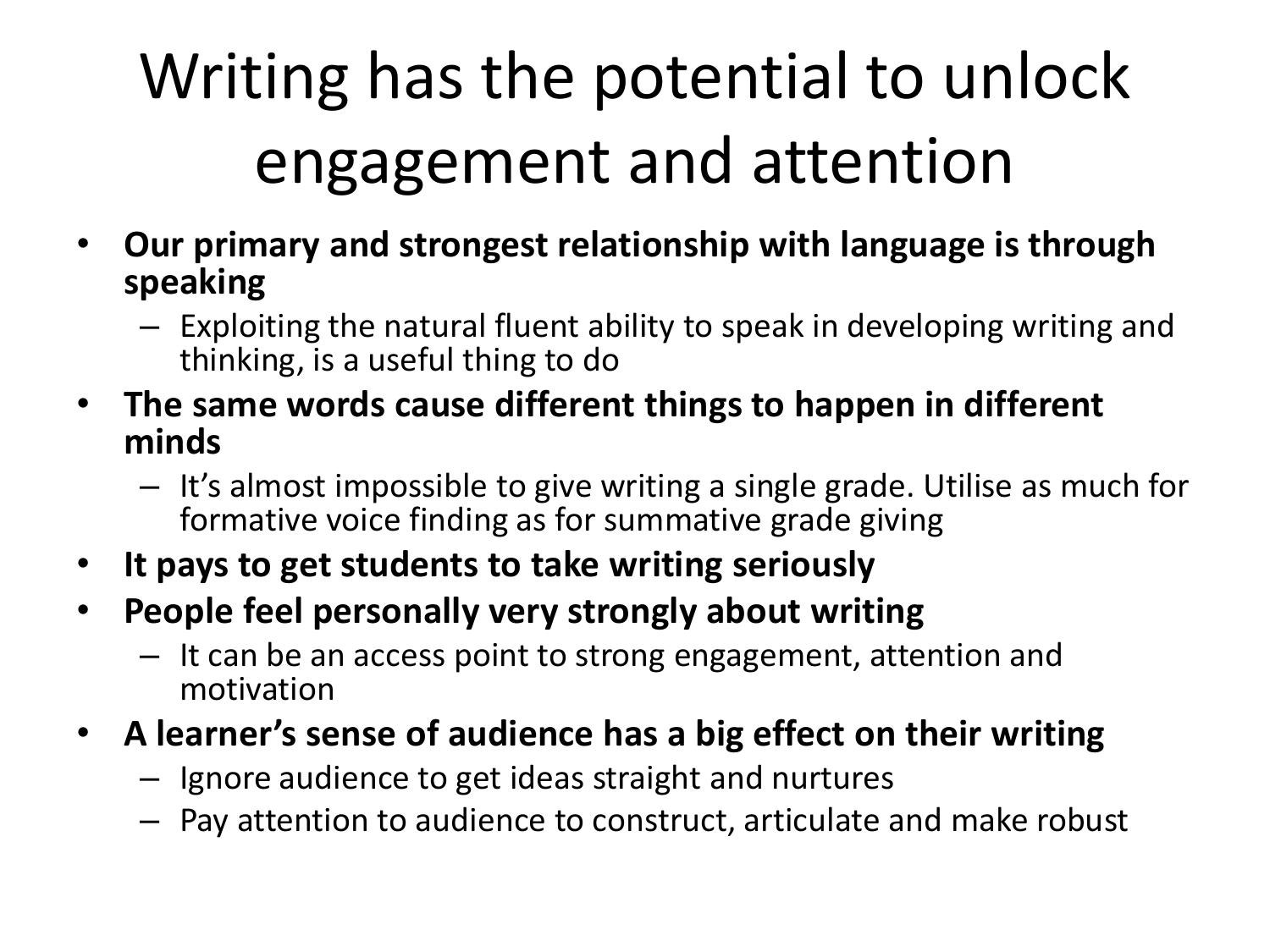# Emig

• writing is neurophysiologically integrative, connective, active, and available for immediate visual review, it represents a unique form of learning that deserves increased experimental and theoretical attention.